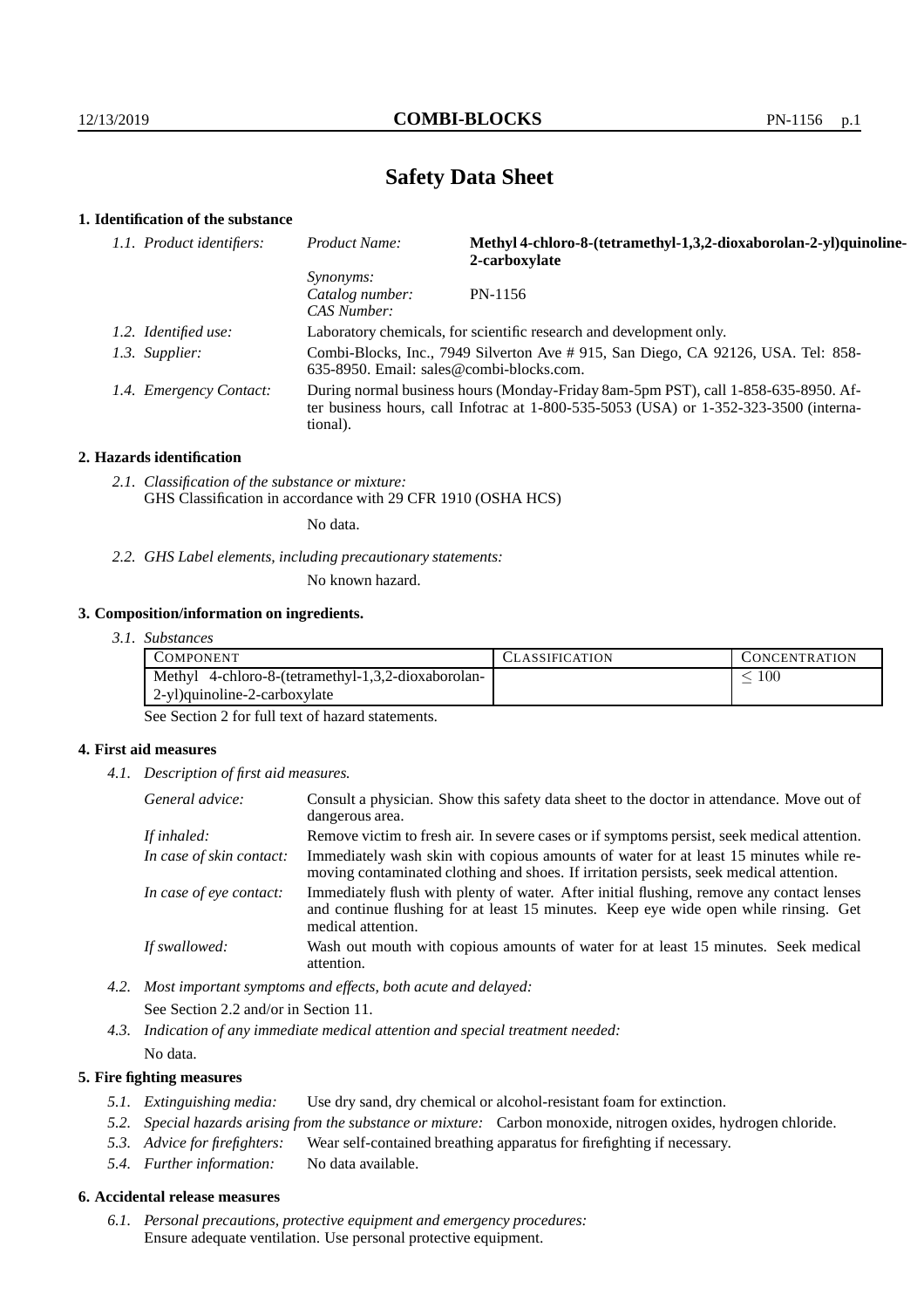| 6.2. Environmental precautions:                                                                                                                                                                                                                                     |                                                                                                                                                                                                                                                                    |  |  |  |
|---------------------------------------------------------------------------------------------------------------------------------------------------------------------------------------------------------------------------------------------------------------------|--------------------------------------------------------------------------------------------------------------------------------------------------------------------------------------------------------------------------------------------------------------------|--|--|--|
| Should not be released into the environment. See Section 12 for additional ecological information.                                                                                                                                                                  |                                                                                                                                                                                                                                                                    |  |  |  |
| 6.3. Methods and materials for containment and cleaning up:                                                                                                                                                                                                         |                                                                                                                                                                                                                                                                    |  |  |  |
| Sweep up or vacuum up spillage and collect in suitable container for disposal.                                                                                                                                                                                      |                                                                                                                                                                                                                                                                    |  |  |  |
| 6.4. Reference to other sections:                                                                                                                                                                                                                                   |                                                                                                                                                                                                                                                                    |  |  |  |
|                                                                                                                                                                                                                                                                     | Refer to protective measures listed in Sections 8 and 13.                                                                                                                                                                                                          |  |  |  |
| 7. Handling and storage                                                                                                                                                                                                                                             |                                                                                                                                                                                                                                                                    |  |  |  |
|                                                                                                                                                                                                                                                                     | 7.1. Precautions for safe handling: Avoid contact with skin and eyes. Avoid inhalation of vapour or mist. Keep away<br>from sources of ignition - No smoking. Take measures to prevent the build up of electro-<br>static charge. For precautions see section 2.2. |  |  |  |
| 7.2. Conditions for safe storage, including any incompatibilities: Store under $-20^{\circ}$ C. Keep container tightly closed in<br>a dry and well-ventilated place. Containers which are opened must be carefully resealed<br>and kept upright to prevent leakage. |                                                                                                                                                                                                                                                                    |  |  |  |
| Laboratory chemicals, for scientific research and development only.<br>7.3. Specific end use(s):                                                                                                                                                                    |                                                                                                                                                                                                                                                                    |  |  |  |
| 8. Exposure Controls / Personal protection                                                                                                                                                                                                                          |                                                                                                                                                                                                                                                                    |  |  |  |
| 8.1. Control parameters:                                                                                                                                                                                                                                            |                                                                                                                                                                                                                                                                    |  |  |  |
| Components with workplace control parameters: Contains no substances with occupational exposure limit values.                                                                                                                                                       |                                                                                                                                                                                                                                                                    |  |  |  |
| 8.2. Exposure controls:                                                                                                                                                                                                                                             |                                                                                                                                                                                                                                                                    |  |  |  |
| Appropriate engineering controls: Ensure that eyewash stations and safety showers are close to the workstation<br>location. Ensure adequate ventilation, especially in confined areas.                                                                              |                                                                                                                                                                                                                                                                    |  |  |  |
| Personal protective equipment:                                                                                                                                                                                                                                      |                                                                                                                                                                                                                                                                    |  |  |  |
| Eye/face protection:                                                                                                                                                                                                                                                | Wear appropriate protective eyeglasses or chemical safety goggles as described by OSHA's<br>eye and face protection regulations in 29 CFR 1910.133 or European Standard EN166.                                                                                     |  |  |  |
| Skin protection:                                                                                                                                                                                                                                                    | Handle with gloves. Gloves must be inspected prior to use. Use proper glove removal<br>technique (without touching glove's outer surface) to avoid skin contact with this product                                                                                  |  |  |  |

## **8. Exposure Controls / Personal protection**

| Eye/face protection:               | Wear appropriate protective eyeglasses or chemical safety goggles as described by OSHA's<br>eye and face protection regulations in 29 CFR 1910.133 or European Standard EN166.                                                                                                                                         |  |  |
|------------------------------------|------------------------------------------------------------------------------------------------------------------------------------------------------------------------------------------------------------------------------------------------------------------------------------------------------------------------|--|--|
| Skin protection:                   | Handle with gloves. Gloves must be inspected prior to use. Use proper glove removal<br>technique (without touching glove's outer surface) to avoid skin contact with this product.<br>Dispose of contaminated gloves after use in accordance with applicable laws and good<br>laboratory practices. Wash and dry hands |  |  |
| <b>Body Protection:</b>            | Complete suit protecting against chemicals, Flame retardant antistatic protective clothing.,<br>The type of protective equipment must be selected according to the concentration and<br>amount of the dangerous substance at the specific workplace.                                                                   |  |  |
| Respiratory protection:            |                                                                                                                                                                                                                                                                                                                        |  |  |
| Control of environmental exposure: | Prevent further leakage or spillage if safe to do so. Do not let product enter<br>drains.                                                                                                                                                                                                                              |  |  |

# **9. Physical and chemical properties**

*9.1. Information on basic physical and chemical properties*

| (a)     | Appearance:                                   | No data  |
|---------|-----------------------------------------------|----------|
| (b)     | Odour:                                        | No data  |
|         | Odour Threshold:                              | No data  |
| (c)     |                                               |          |
| (d)     | pH:                                           | No data  |
| (e)     | Melting point/freezing point:                 | No date. |
| (f)     | Initial boiling point and boiling range:      | No data  |
| (g)     | Flash point:                                  | No data  |
| (h)     | Evaporatoin rate:                             | No data  |
| (i)     | Flammability (solid, gas):                    | No data  |
| (j)     | Upper/lower flammability or explosive limits: | No data  |
| (k)     | Vapour pressure:                              | No data  |
| (1)     | Vapour density:                               | No data  |
| (m)     | Relative density:                             | No data  |
| (n)     | Water solubility:                             | No data  |
| $\circ$ | Partition coefficient: n-octanol/water:       | No data  |
| (p)     | Auto-ignition:                                | No data  |
| (q)     | Decomposition temperature:                    | No data  |
| (r)     | Viscosity:                                    | No data  |
| (s)     | Explosive properties:                         | No data  |
| (t)     | Oxidizing properties:                         | No data  |
|         |                                               |          |